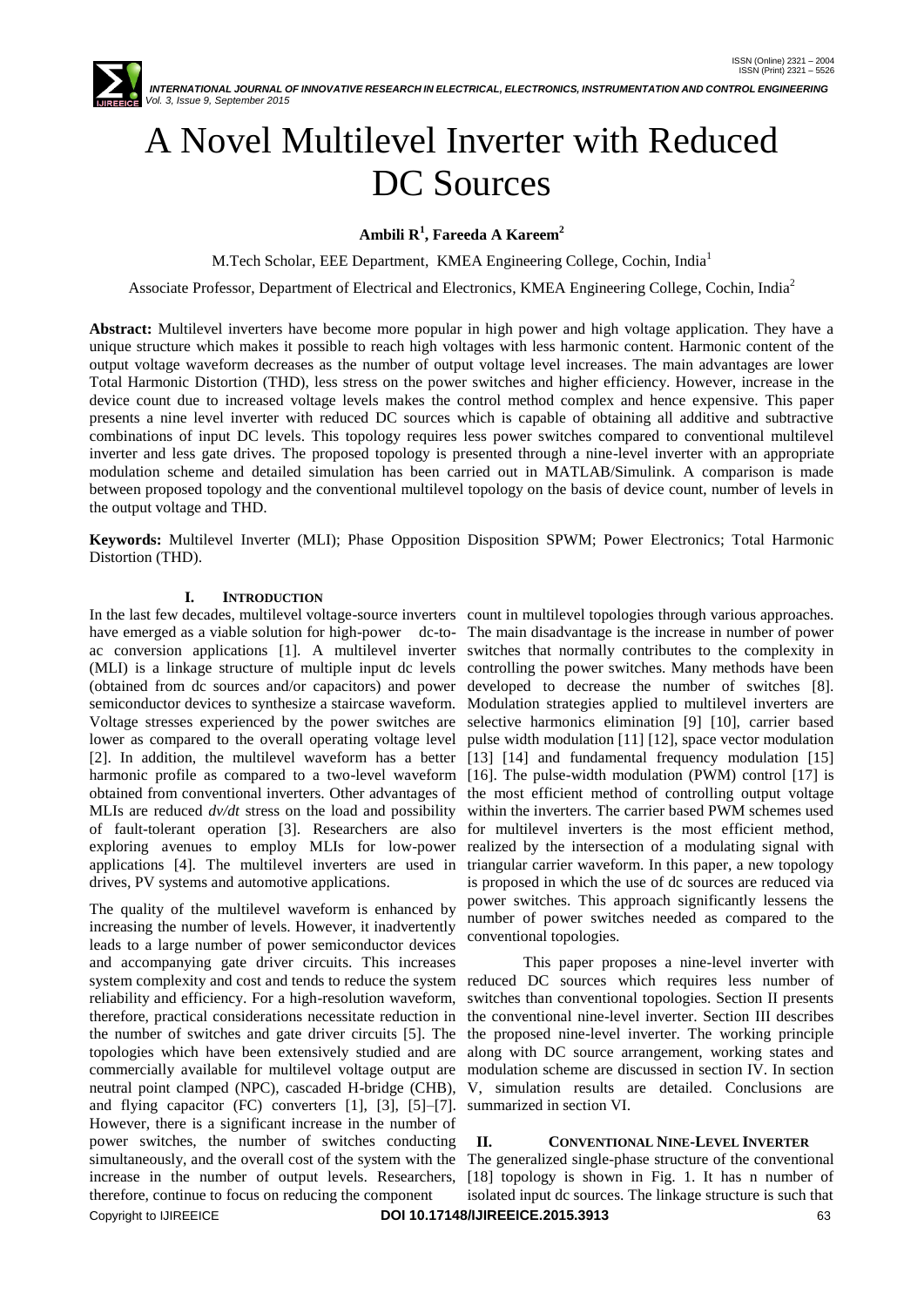*Vol. 3, Issue 9, September 2015*

the higher potential terminal of the preceding source is connected to the lower potential terminal of the succeeding source and vice versa through power switches. Input sources are designated as  $E_i$  (where  $j = 1$  to *n*). Source current from each source is designated as  $i_i(t)$ . Power switches can be implemented using a transistor device [e.g., MOSFET and insulated-gate bipolar transistor (IGBT)] with an antiparallel diode. In Fig. 1, power switches are illustrated with IGBTs with antiparallel diodes, and complementary pairs are designated as  $(T_j, T'_j)$  (where  $j = 1$  to  $n + 1$ ). Various nodal voltages are indicated as  $vj(t)$  (where  $j = 1$  to  $n + 1$ ). Load voltage and load current are designated as  $v_L(t)$  and  $i_l(t)$ , respectively. In case of a nine-level inverter it requires ten number of switches connected in the same pattern as given in the generalized structure with four dc sources. According to this topology, as the number of level increases the number of switches and the use of sources also increases which adds up to the cost and makes the circuit more complex. When a fault occurs it is possible to replace it quickly. In nine level inverter it will be having five pairs of active switches  $(T_j, T'_j)$   $(j = 1, 2, 3, 4, 5)$  with  $E_1, E_2, E_3$  and  $E_4$  as the input DC sources. By operating the inverter with suitable modes, it supplies the load with nine levels, viz.,  $\pm V_{dc}$ ,  $\pm 2V_{dc}$ ,  $\pm 3V_{dc}$ ,  $\pm 4V_{dc}$  and zero for  $E_1 = E_2$  $E_3 = E_4 = V_{dc}$  (symmetric source configuration). The maximum number of levels synthesized by this topology is 2n+1, where n is the number of sources. It requires less number of components comparative to the diode clamped or the flying capacitor or cascaded configuration. For "n" levels it requires n number of sources and n+1 number of power switches.

From Fig.1, it is clearly understood that the circuit become more complex for higher number of levels as it increases the use of sources and switches. It is also important to mention here that dc source voltages have been assumed to be equal in this work. In practice, they might differ (e.g., due to different states of charge of batteries or due to shading of some cells if the sources are coming from a photovoltaic (PV) system). To account for this variation and to reduce the number of switches and sources for higher levels, a new topology is developed which is described in section III.



Fig.1 Generalized single-phase structure of conventional topology

#### **III. PROPOSED NINE-LEVEL INVERTER**

Conventional cascaded multilevel inverters require large number of switches. In the proposed multilevel inverter there is no need to use all the switches; the structure should be such that it can synthesize all the additive and subtractive combinations of the input DC levels. Moreover, depending on the selection of the voltage levels of sources, each "step" in the output waveform so obtained is uniformly equal to the smallest input DC level. The generalized multilevel inverter topology based on the aforesaid concept is also presented.

The concept adapted for the proposed MLI topology is that the inverter should be capable of synthesizing all possible additive and subtractive combinations of the DC levels of the input sources. Some examples of such combinations are as follows:

#### (a) With single DC source:

 *INTERNATIONAL JOURNAL OF INNOVATIVE RESEARCH IN ELECTRICAL, ELECTRONICS, INSTRUMENTATION AND CONTROL ENGINEERING*

If a single DC source of voltage *E*1 is present, the possible combinations are: +*E*1, 0 and -*E*1. The resultant inverter can be a three-level or two-level (when zero level is excluded) inverter. Such a structure is shown in Fig. 2a. It is a standard single-phase full bridge inverter.



Fig.2a Inverter structure with single DC source

(b) With two DC sources:

If two DC sources with voltages  $E_1$  and  $E_2$  are present, the possible combinations are:

(i) Taking one level at a time:  $E_1$ ,  $E_2$ ,  $-E_1$  and  $-E_2$ .

(ii) Taking two levels at a time:  $(E_1 + E_2)$ ,  $(E_1 - E_2)$ ,  $(E_2 - E_1)$  $E_1$ ) and  $-(E_1 + E_2)$ .

(iii) Zero level: one.

Thus with two DC sources, there are nine possible combinations that can be obtained in the output waveform, resulting in a nine-level inverter. Such a structure is shown in Fig. 2b.

(c) With three DC sources:

If three DC sources with voltages  $E_1$ ,  $E_2$  and  $E_3$ are present, the possible combinations are:

(i) Taking one level at a time:  $E_1, E_2, E_3, -E_1, -E_2, -E_3$ .

(ii) Taking two levels at a time:  $(E_1 + E_2)$ ,  $(E_1 - E_2)$ ,  $(E_2 - E_1)$ ,  $-(E_1 - E_2)$ ,  $(E_2 + E_3)$ ,  $(E_2 - E_3)$ ,  $(E_3 - E_2)$ ,

 $-(E_2 + E_3)$ ,  $(E_1+E_3)$ ,  $(E_1 - E_3)$ ,  $(E_3 - E_1)$  and  $-(E_1 + E_3)$ . (iii) Taking three levels at a time:  $(E_1 + E_2 + E_3)$ ,

 $(E_1 + E_2 - E_3), (E_1 - E_2 + E_3), (E_1 - E_2 - E_3),$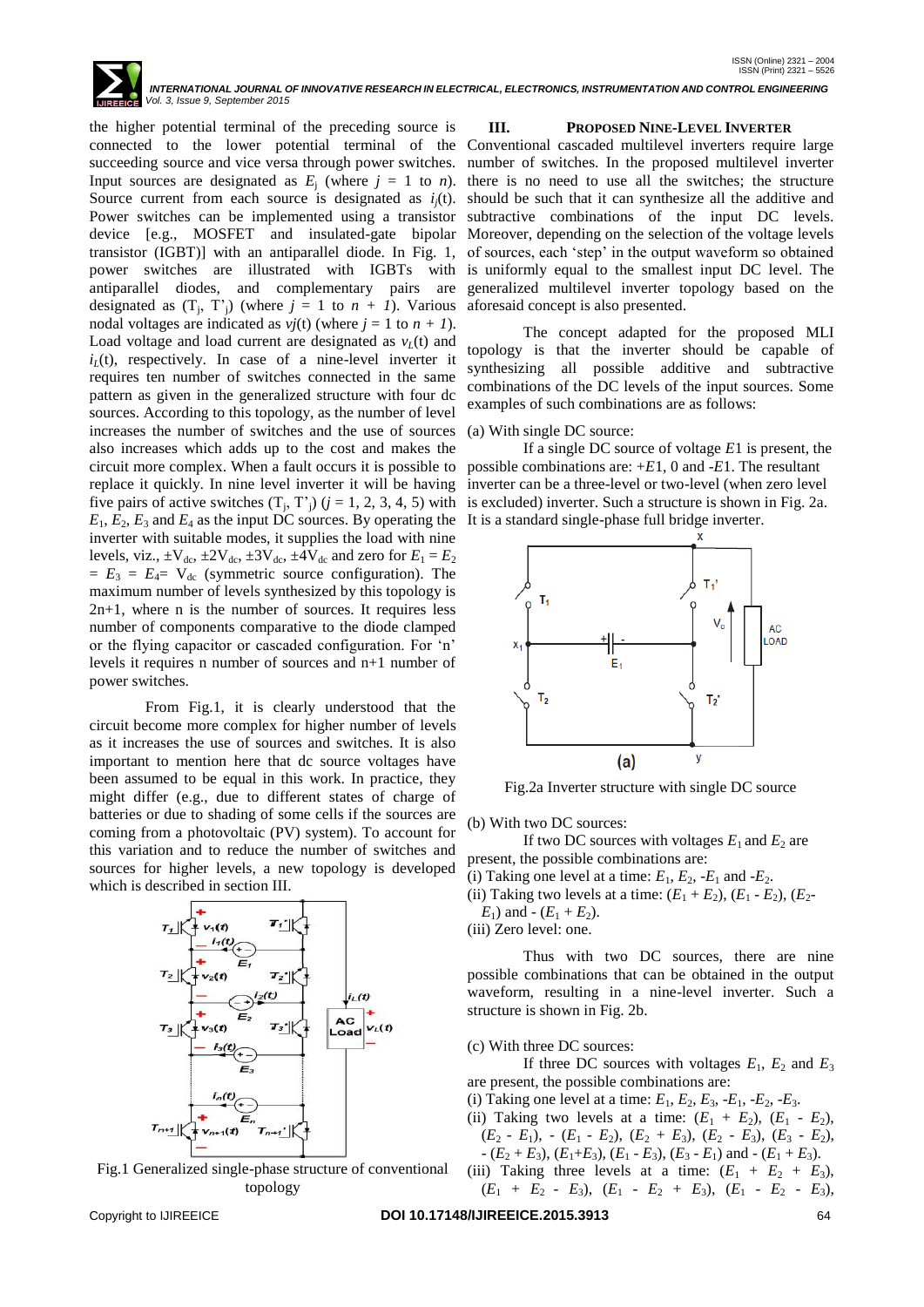$-(E_1 + E_2 + E_3).$ 

(iv) Zero level: one.

Therefore, with three DC sources, there are 27 additive and subtractive combinations possible which result in a 27 level inverter.



Fig.2b Inverter structure with two input DC sources



Fig.3 Generalized structure of proposed topology

The generalized expression for the number of levels can be obtained as:

Maximum number of levels = 
$$
(\sum_{m=1}^{n} \frac{n!}{(n-m)!} 2^m) + 1
$$
 (1)

Copyright to IJIREEICE **DOI 10.17148/IJIREEICE.2015.3913** 65 The term 'Maximum' is used in above expression because redundancy in the voltage levels may decrease the actual number of levels in the output. The generalized

 $(-E_1 + E_2 + E_3)$ ,  $(-E_1 + E_2 - E_3)$ ,  $(-E_1 - E_2 + E_3)$  and structure of the proposed topology is shown in Fig. 3. The arrangement of switches and DC sources are in such a manner that it is possible to obtain all possible combinations in the output. Moreover, if 'n' number of DC sources are present, then '4n' power switches are required to synthesize all possible combinations.

#### Therefore,

Total number of power switches required  $= 4n$  (2)

For example, Fig. 2b shows the proposed structure with two DC sources (obtained through independent sources or through DC link capacitors) capable of producing a nine level output. The power switches are paired as Tk and T"k, where  $k = \{1, 2, 3, 4\}$ . It is important to mention that switches Tk and T"k cannot be ON simultaneously, otherwise a dead short circuit appears across the source. In this sense they are designated to be "complimentary". However, this does not mean that the switching pulses to a complimentary pair are also complimentary, because to obtain any level only three switches need to be ON. For example, with switches T1, T3 and T4 ON, an output voltage level of E1 is obtained while with switches T1, T4 and T"2 ON a voltage level of -E2 is obtained. The detailed working is explained in the next section.

Table I summarizes the comparison between the classical multilevel topologies, conventional topology and the proposed topology in terms of component requirements for a nine-level output. It is seen that the device count is reduced significantly. While all the classical topologies require sixteen power switches each to deliver nine levels for a single-phase inverter, the conventional topology requires ten power switches whereas the proposed structure does so with eight switches. Of these eight switches, six are unidirectional and two are fully-directional. In addition, the proposed topology does not require clamping diodes or clamping capacitors.

#### **IV. PRINCIPLE OF OPERATION**

*A. DC source arrangement* 

Following conditions for the DC voltage sources are assumed to maximize the number of levels in the output voltage:

(i) "unary" arrangement will result if all the DC sources are equal, i.e.

$$
E_1 = E_2 = E_3 = \ldots = E_n \tag{3}
$$

(ii) "binary" arrangement will result if the DC sources make a geometric progression with a factor of '1/2' i.e.

$$
\frac{E1}{E2} = \frac{E2}{E3} = \dots \dots \dots \dots = \frac{En-1}{En} = 2 \tag{4}
$$

(iii) "trinary" arrangement will result if the DC sources make a geometric progression with a factor of '1/3' i.e.

$$
\frac{E1}{E2} = \frac{E2}{E3} = \dots \dots \dots \dots = \frac{En-1}{En} = 3 \tag{5}
$$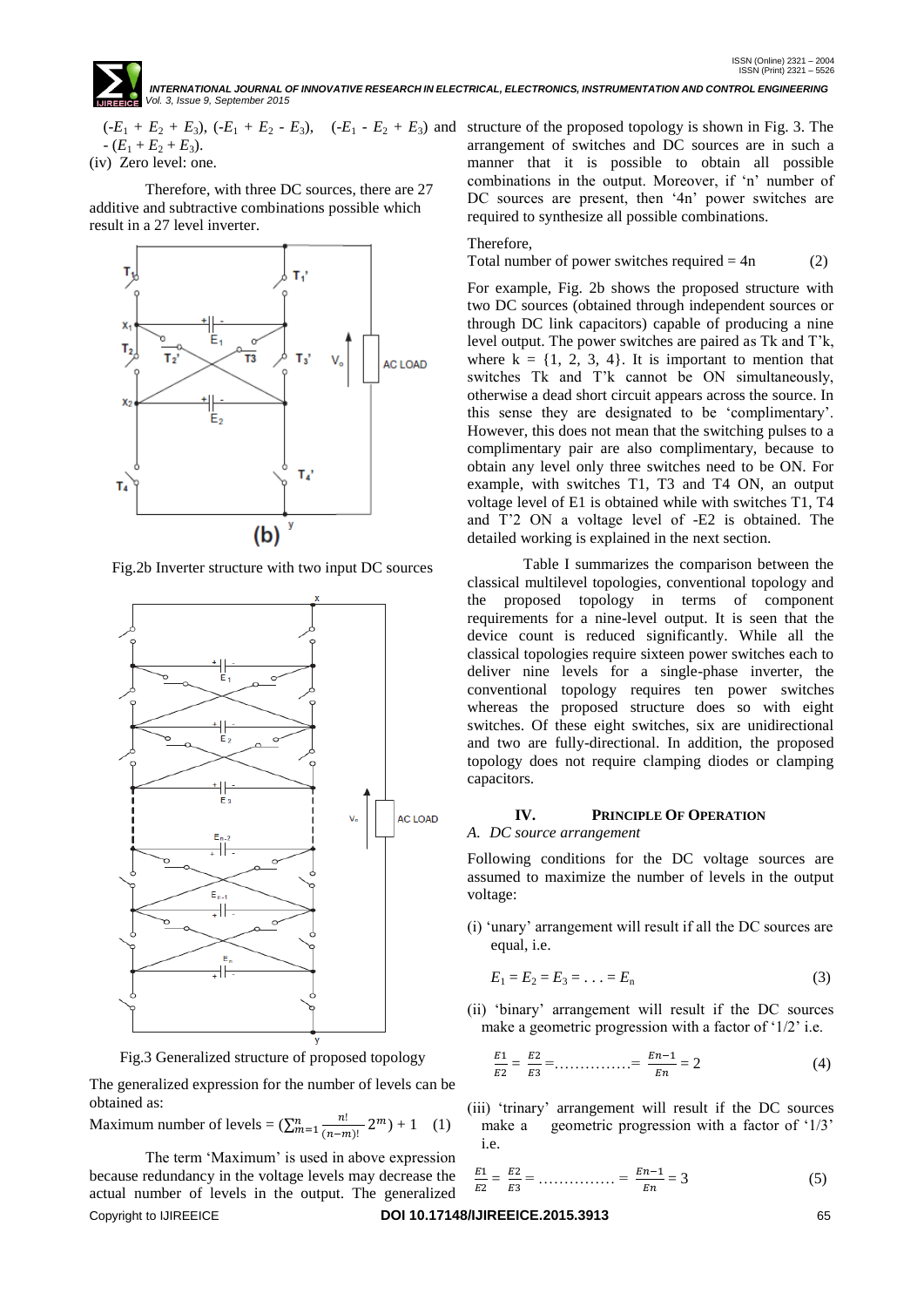

| Voltage | Components   | Classical topologies |            |             | Conventional | Proposed               |
|---------|--------------|----------------------|------------|-------------|--------------|------------------------|
| Levels  |              | Diode                | Flying     | Cascaded H- | topology     | topology               |
|         |              | clamped              | capacitors | bridge      |              |                        |
| 9       | DC.<br>Link  | 8                    | 8          | 4           | 4            | $\overline{c}$         |
|         | capacitors   |                      |            |             |              |                        |
|         | Clamping     | 56                   |            |             |              | $\Omega$               |
|         | diodes       |                      |            |             |              |                        |
|         | Clamping     |                      | 28         |             |              | $\theta$               |
|         | capacitors   |                      |            |             |              |                        |
|         | Gate drivers | 16                   | 16         | 16          | 10           | 8                      |
|         | Power        |                      |            |             |              | Six unidirectional and |
|         | switches     | 16                   | 16         | 16          | 10           | two fully directional  |
|         |              |                      |            |             |              |                        |

TABLE I : Comparison of classical topologies, conventional topology and the proposed topology for nine level output.

For above three arrangements, the number of actual levels in the output waveform can be obtained using Eq.  $(1)$  and  $(7, 7)$ . Redundancy can be used for optimal switching of the results are summarized in Table II For two or more than two DC sources (i.e. for  $n > 1$ ), trinary arrangement results in most number of levels as compared to other two arrangements.

TABLE II: DC source arrangements and corresponding number of levels

| Sr.<br>No. | Arrangement of DC<br>sources | Number of levels in<br>the output waveform |
|------------|------------------------------|--------------------------------------------|
|            | Unary ( $Em-1 = Em$ )        | $2n+1$                                     |
|            | Binary $(Em-1 = 2 Em)$       | $2(n+1) - 1$                               |
|            | Trinary $(Em-1 = 3 Em)$      | 3n                                         |

#### *B. Description of working states*

The proposed topology with two input DC sources for nine-level output is shown in Fig.2b. The two sources are such that  $E_2 < E_1$  and their arrangement (unary, binary or trinary) will decide the actual number of levels in the output. For example, by employing two sources  $E_1$  and  $E_2$ having equal values  $(E_1 = E_2 = E_0)$ , five output levels (viz.  $\pm E_O$ ,  $\pm 2E_O$  and 0) can be obtained (i.e. a five-level waveform in steps of  $E_0$ ). By employing a binary source configuration (with  $E_1 = 2E_0$  and  $E_2 = E_0$ ), seven output levels (viz.  $\pm E_0$ ,  $\pm 2E_0$ ,  $\pm 3E_0$  and 0) can be synthesized (i.e. a seven-level waveform in steps of  $E_0$ ). Similarly, a trinary source configuration (with  $E_1 = 3E_0$  and  $E_2 = E_0$ ) would synthesize voltage levels  $(\pm E_0, \pm 2E_0, \pm 3E_0, \pm 4E_0)$ and 0) i.e. a nine-level waveform in steps of  $E<sub>O</sub>$ .

The topology has eight switches and to obtain any desired voltage level, three switches need to be ON.

There are four pairs of complimentary switches. Thus, three switches (to remain ON) can be chosen from four possibilities in  ${}^4C_3$  (= 4) ways and each switch has two possibilities (either ON or OFF). Therefore, total number of states possible for the topology is  $2^4 = 16$ . In this singlephase configuration, the AC load is fed by nine levels  $(E_1 + E_2)$ ,  $(E_1)$ ,  $(E_1 - E_2)$ ,  $(E_2)$ ,  $(0)$ ,  $(-E_2)$ ,  $(E_2 - E_1)$ ,  $(-E_1)$  and  $-(E_1 + E_2)$ . It is also important to mention that any unbalance in input DC source magnitudes would not result in a multilevel waveform with equal voltage steps. All the possible states, voltage levels and switch positions are summarized in Table III, where redundant states are

designated as  $(1, 1)$ ,  $(2, 2)$ ,  $(5, 5, 5, 5, 5)$ ,  $(6, 6)$  and power semiconductor switches.



Fig. 3 Proposed configuration for single-phase nine-level Inverter

### *C. Power switch configurations*

The proposed inverter can be realized with self commutating power switches like MOSFET"s and IGBT"s. It is also important to note that the switches at positions  $T_2$ and  $T<sub>3</sub>$  are necessarily required to be 'fully directional switches" otherwise their undesirable switching will take place.

Therefore, at both positions  $T_2$  and  $T_3$ , fully directional switches having the capability of blocking voltages in both directions are to be used. A common emitter combination is having low ON state drop but requires only one gate driver circuit. This switch configuration has been chosen for switches  $T_2$  and  $T_3$  of the proposed multilevel structure with two DC sources as shown in Fig. 3.

#### *D. Modulation Scheme*

Multicarrier PWM and space vector modulation techniques have been employed for multilevel inverter modulation control [19–21]. These methods use high switching frequency, thereby causing extra switching losses. At the same time methods like active harmonic elimination [22], selective harmonic elimination (SHE) [22–24] and fundamental frequency method [22] are considered as low switching frequency methods.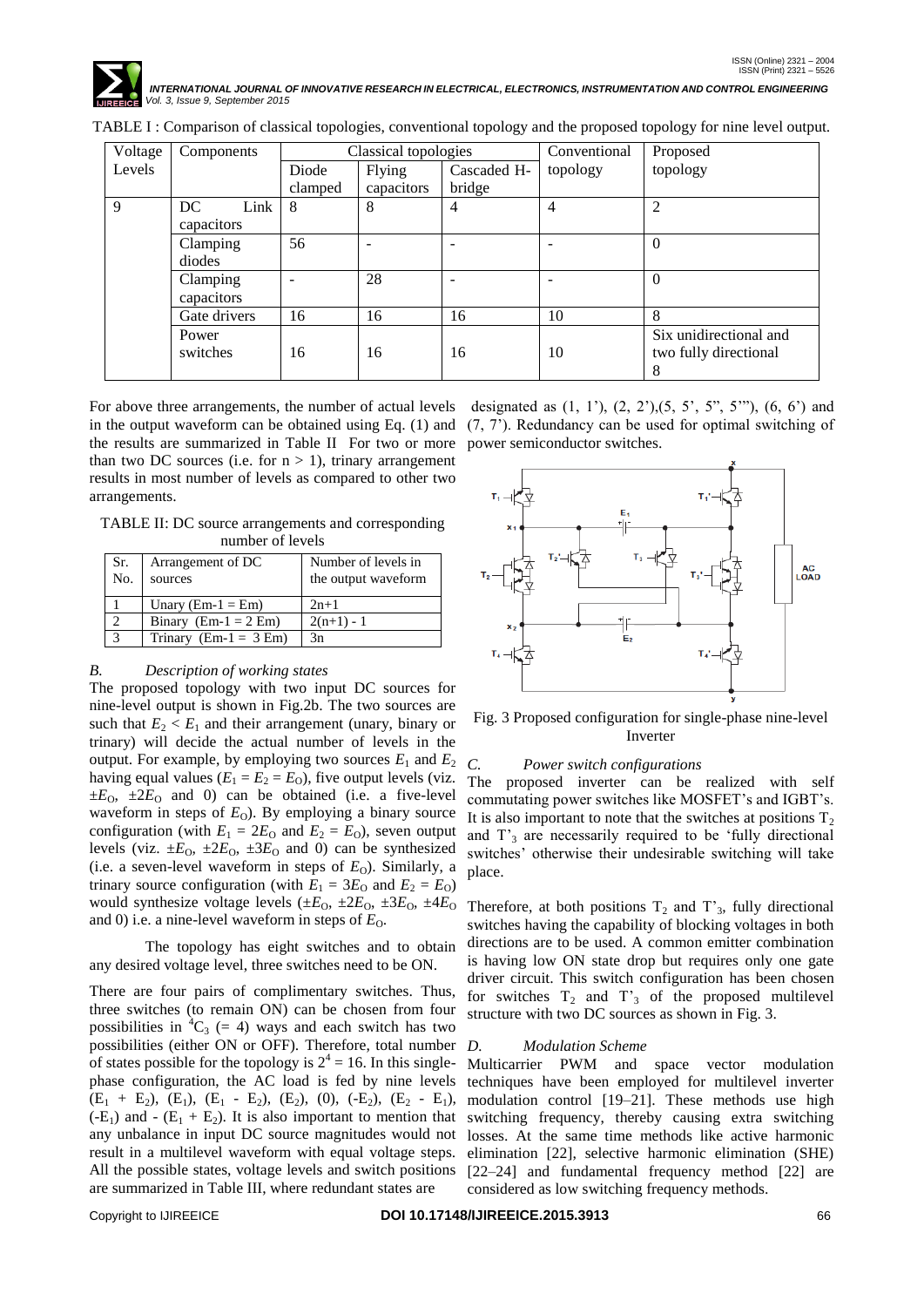

| Sr.            | Stat             | Output         |                  | Switching states $(1 = ON, 0 = OFF)$ |                  |                  |                  |                  |                  |                  |
|----------------|------------------|----------------|------------------|--------------------------------------|------------------|------------------|------------------|------------------|------------------|------------------|
| N <sub>o</sub> | es               | level          |                  |                                      |                  |                  |                  |                  |                  |                  |
|                |                  |                | $T_1$            | T <sub>2</sub>                       | $T_3$            | $T_4$            | $T'_1$           | $T'_2$           | $T'_{3}$         | $\overline{T}_4$ |
|                |                  |                |                  |                                      |                  |                  |                  |                  |                  |                  |
| $\mathbf{1}$   | $\mathbf{1}$     | $E_1$          | $\mathbf{1}$     | $\theta$                             | $\theta$         | $\theta$         | $\mathbf{0}$     | $\theta$         | $\mathbf{1}$     | $\mathbf{1}$     |
| $\overline{2}$ | 1'               | $E_1$          | $\mathbf{1}$     | $\theta$                             | $\mathbf{1}$     | $\mathbf{1}$     | $\theta$         | $\mathbf{0}$     | $\theta$         | $\mathbf{0}$     |
| 3              | $\overline{2}$   | E <sub>2</sub> | $\boldsymbol{0}$ | $\boldsymbol{0}$                     | $\mathbf{1}$     | $\mathbf{0}$     | $\mathbf{1}$     | $\boldsymbol{0}$ | $\overline{0}$   | $\mathbf{1}$     |
| $\overline{4}$ | 2'               | $E_2$          | $\mathbf{1}$     | 1                                    | $\theta$         | $\theta$         | $\theta$         | $\overline{0}$   | $\overline{0}$   | $\mathbf{1}$     |
| 5              | 3                | $E_1-E_2$      | $\mathbf{1}$     | $\theta$                             | $\theta$         | $\mathbf{1}$     | $\theta$         | $\mathbf{0}$     | $\mathbf{1}$     | $\mathbf{0}$     |
| 6              | $\overline{4}$   | $E_1+E_2$      | $\mathbf{1}$     | $\boldsymbol{0}$                     | $\mathbf{1}$     | $\theta$         | $\boldsymbol{0}$ | $\mathbf{0}$     | $\theta$         | $\mathbf{1}$     |
| $\overline{7}$ | 5                | $\overline{0}$ | $\boldsymbol{0}$ | $\boldsymbol{0}$                     | $\Omega$         | $\theta$         | $\mathbf{1}$     | $\theta$         | $\mathbf{1}$     | $\mathbf{1}$     |
| 8              | 5'               | $\overline{0}$ | $\mathbf{1}$     | $\mathbf{1}$                         | $\overline{0}$   | $\mathbf{1}$     | $\overline{0}$   | $\overline{0}$   | $\overline{0}$   | $\overline{0}$   |
| 9              | $\overline{5}$ " | $\theta$       | $\boldsymbol{0}$ | $\boldsymbol{0}$                     | $\mathbf{1}$     | $\mathbf{1}$     | $\mathbf{1}$     | $\theta$         | $\theta$         | $\mathbf{0}$     |
| 10             | 5"               | $\mathbf{0}$   | $\mathbf{1}$     | $\boldsymbol{0}$                     | $\overline{0}$   | $\boldsymbol{0}$ | $\overline{0}$   | $\mathbf{1}$     | $\boldsymbol{0}$ | $\mathbf{1}$     |
| 11             | 6                | $-E_1$         | $\boldsymbol{0}$ | $\mathbf{1}$                         | $\overline{0}$   | $\mathbf{1}$     | $\mathbf{1}$     | $\overline{0}$   | $\overline{0}$   | $\overline{0}$   |
| 12             | 6 <sup>2</sup>   | $-E_1$         | $\boldsymbol{0}$ | $\overline{0}$                       | $\overline{0}$   | $\overline{0}$   | $\mathbf{1}$     | $\mathbf{1}$     | $\boldsymbol{0}$ | $\mathbf{1}$     |
| 13             | $\overline{7}$   | $-E_2$         | $\boldsymbol{0}$ | $\boldsymbol{0}$                     | $\theta$         | $\mathbf{1}$     | $\mathbf{1}$     | $\theta$         | $\mathbf{1}$     | $\mathbf{0}$     |
| 14             | 7'               | $-E_2$         | $\mathbf{1}$     | $\boldsymbol{0}$                     | $\overline{0}$   | $\mathbf{1}$     | $\overline{0}$   | $\mathbf{1}$     | $\overline{0}$   | $\theta$         |
| 15             | 8                | $E_2-E_1$      | $\boldsymbol{0}$ | $\mathbf{1}$                         | $\theta$         | $\theta$         | $\mathbf{1}$     | $\boldsymbol{0}$ | $\boldsymbol{0}$ | $\mathbf{1}$     |
| 16             | 9                | $-E_1-E_2$     | $\boldsymbol{0}$ | $\boldsymbol{0}$                     | $\boldsymbol{0}$ | $\mathbf{1}$     | $\mathbf{1}$     | $\mathbf{1}$     | $\overline{0}$   | $\mathbf{0}$     |

TABLE III: Various states for nine-level output

Though all the aforesaid methods can be used for the control of proposed structure, the control is demonstrated through low switching frequency multicarrier scheme [25, 26].

The carrier based PWM technique fulfils switching states by comparing a modulating signal  $V_A$  and a carrier waveform  $V_C$ . The modulating signal  $V_A$  is a sinusoidal at frequency  $F_C$  and amplitude  $V_A$  and the triangular signal  $V_C$  is at frequency  $F_C$  and amplitude  $V_C$ . In this topology phase opposition disposition-SPWM is adopted for its simplicity and all the carriers are in phase with each other as shown in Fig.4. The pulses so obtained are used for switching of device corresponding to the respective voltage levels [25].

However, in the proposed structure, various switches do not operate independent of each other. Therefore, the signals obtained from the comparison of the carriers and reference cannot be fed directly to the switches as done for two level inverters.

The overall modulation strategy is shown in Fig.5. In the proposed modulation scheme, for all the carrier waveforms above the time-axis, the results of comparison with the reference sine wave are '1' or '0'. For all the carrier waves below the time-axis, the results of comparison with the reference sine wave are '0' or '-1'. The signals so obtained are aggregated so as to synthesize an aggregated signal "As".

The aggregated signal "As" has same number of levels as desired in the output waveform. The switching signals are derived from this aggregated signal by comparing the signal with desired level using the lookup table and the output is fed to the switches. The look-up is shown in Table IV.



## **V. SIMULATION RESULTS**

Modulation techniques are used in multilevel inverter to synthesis a controlled output voltage. There are various modulation techniques, of which POD pulse width modulation is used here. Simulation of the proposed topology of multilevel inverter is performed using Matlab. Simulation results are shown in Fig.6 below. In this proposed topology, a modulating

| scheme         |                                               |          |          |                |          |          |          |          |          |
|----------------|-----------------------------------------------|----------|----------|----------------|----------|----------|----------|----------|----------|
| $A_{s}$        | Switches states $(1 = ON, 0 = OFF)$<br>Output |          |          |                |          |          |          |          |          |
|                | Voltage                                       | $T_1$    | $T_{2}$  | T <sub>3</sub> | $T_4$    | T'       | T'       | T'       | $T'_4$   |
| 4              | $E1+E2$                                       | 1        | $\theta$ | 1              | $\Omega$ | $\theta$ | $\Omega$ | $\theta$ | 1        |
| 3              | E1                                            | 1        | $\theta$ | $\Omega$       | $\Omega$ | $\theta$ | $\Omega$ | 1        | 1        |
| $\overline{2}$ | $E1-E2$                                       | 1        | $\theta$ | $\Omega$       | 1        | $\theta$ | $\Omega$ | 1        | $\Omega$ |
| 1              | E2                                            | 1        | 1        | $\Omega$       | $\theta$ | $\theta$ | $\Omega$ | $\theta$ | 1        |
| $\Omega$       | $\theta$                                      | $\Omega$ | $\Omega$ | $\theta$       | $\theta$ | 1        | 1        | 1        | $\Omega$ |
| $-1$           | $-E2$                                         | $\Omega$ | $\Omega$ | $\Omega$       | 1        | 1        | $\Omega$ | 1        | $\Omega$ |
| $-2$           | $E2-E1$                                       | $\theta$ | 1        | $\Omega$       | $\theta$ | 1        | $\Omega$ | $\theta$ | 1        |
| $-3$           | -E1                                           | $\Omega$ | 1        | $\Omega$       | 1        | 1        | $\Omega$ | $\theta$ | $\Omega$ |
| $-4$           | $-E1-E2$                                      | $\Omega$ | $\Omega$ | $\Omega$       | 1        | 1        | 1        | $\Omega$ | $\theta$ |

Copyright to IJIREEICE **DOI 10.17148/IJIREEICE.2015.3913** 67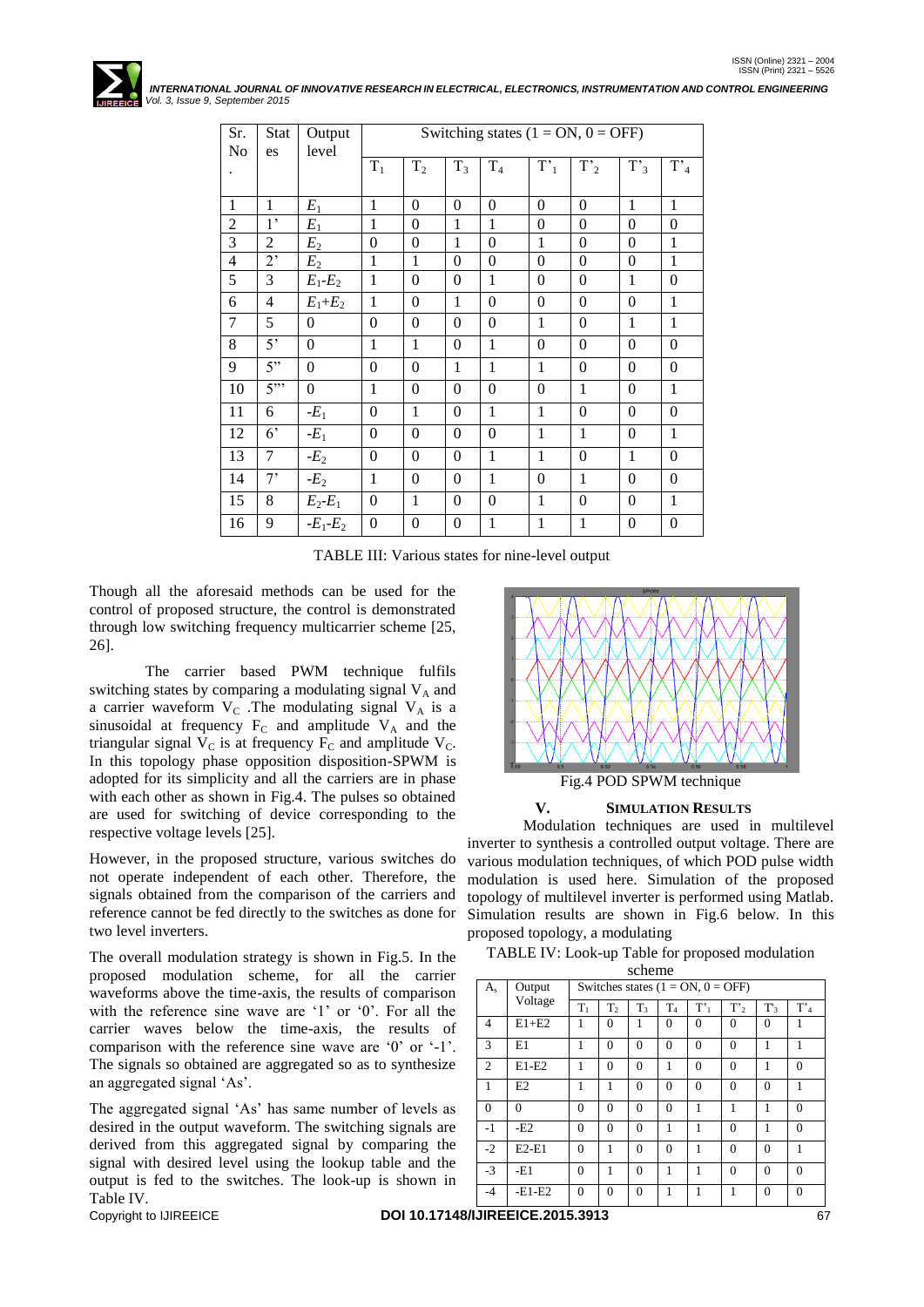

Fig.5 Proposed modulation scheme

The modulating signal is compared with eight carriers for a nine-level inverter and all the carriers are in phase and the pulses obtained through comparison are used for switching.



Fig.6 Simulation of proposed topology

DC supplies are powered through renewable energy source PV-MPPT system which is then boosted by the respective boost converter and the voltage obtained is divided in a suitable ratio in order to obtain the trinary arrangement. The inverter is operated in an open-loop mode and the switching frequency is 100Hz. Output voltage obtained is 324VP-P. The subsystem in Fig.7 shows the phase opposition disposition PWM generation. The resulting THD of the proposed system is shown in Fig.10.





Fig.8 Output voltage of proposed nine level inverter



Fig.9 Gate pulses of proposed modulation scheme



#### **VI. CONCLUSION**

Multilevel inverters have been used in many industrial applications like HVDC, FACTS, EV, PV systems, UPS and industrial drive applications. A novel multilevel topology is proposed in this paper with a view to obtain all possible additive and subtractive combinations of the input DC levels in the output voltage waveform. It has less complex control method, less associated cost and lesser THD. The structure and principle of operation of the topology is detailed. Adaptation of Phase Opposition Disposition (POD) strategy sine pulse width modulation technique for the proposed structured is also explained. A comparison of presented topology with the classical and conventional topology shows that the device count is significantly reduced for a given number of levels in the output. The proposed concept is presented by simulations and verified experimentally for a single-phase nine-level inverter.

#### **REFERENCES**

[1] S. Kouro, M. Malinowski, K. Gopakumar, J. Pou, L.Franquelo, B. Wu, J. Rodriguez, M. Perez, and J. Leon, "Recent advances and industrial applications of multilevel converters," IEEE Trans. industrial applications of multilevel Ind. Electron., vol. 57, no. 8, pp. 2553–2580, Aug. 2010.

Copyright to IJIREEICE **DOI 10.17148/IJIREEICE.2015.3913** 68